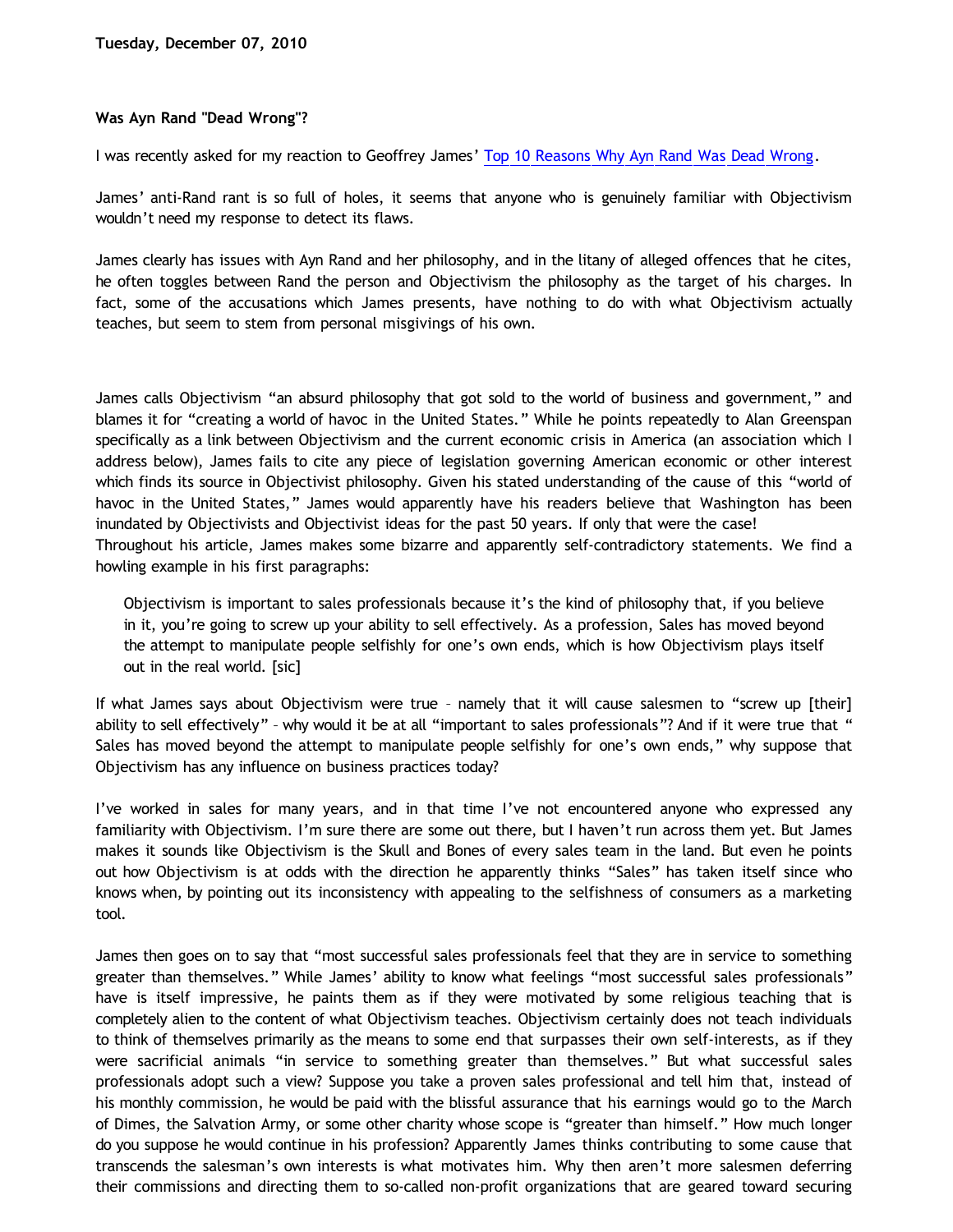that cause?

James has already clued us in on his bizarre understanding of human nature and his affinity for sacrificial ethics (anyone paying attention should have no trouble seeing this). But we haven't even gotten started on his list of objections against Objectivism, and already we're encountering howlers like this.

So, let's explore James' indictment against Objectivism, and see how well his "top ten reasons" why Objectivism is "a total crock" stand up to examination.

James' first objection is directed (at least on the surface) against Rand's political philosophy:

Laissez-Faire capitalism doesn't work. Laissez-Faire capitalism is a utopian fantasy. And like all utopias, it cannot actually exist. Therefore, as a philosophy, it needs to be judged on how it gets implemented in the real world, with all the real world's inherent inconsistencies. Just like Marxism, in the real world, produced the Soviet system in Russia, the real world implementation of laissez-faire capitalism, led by Rand-disciple Greenspan, produced the great recession.

James wants to indict Rand's philosophy for what he calls "the great recession," but his only link between the two is a personality which defected from the Objectivist movement decades ago, namely Alan Greenspan. Essentially, James invokes the fallacy of guilt by association in order to incriminate Rand and her philosophy as the cause of the current economic malaise afflicting the United States. James produces no analysis demonstrating any Objectivist *ideas* as the cause of *any* economic crisis in America or elsewhere. It is true that Alan Greenspan collaborated with Rand in compiling her book *Capitalism: The Unknown Ideal*, to which Greenspan contributed three (out of 26) chapters. But it does not follow from this fact that Greenspan's practices as chairman of the Federal Reserve were in line with Objectivism's political teachings. Philosopher Harry Binswanger cites some clear evidence that this is the case in his article [Greenspan on](http://www.capitalismmagazine.com/index.php?news=1825) ["Infectious Greed](http://www.capitalismmagazine.com/index.php?news=1825) [",](http://www.capitalismmagazine.com/index.php?news=1825) which supports his case with direct quotations from Alan Greenspan. I'm more than confident that a close examination of Greenspan's decision-making in his role as Fed Chairman will reveal significant departures from Objectivism on Greenspan's part. But I am certainly not the first to notice this or point it out.

Speaking more directly to the cause of the current economic crisis, many commentators have pointed to the subprime mortgage delinquencies and related high-risk loan indiscretions in the housing market as one of the chief culprits of the current economic situation. I am persuaded that such arguments have ample merit, and we can thank a handful of leftists in Congress for making this possible. But where does James link these immediate causes to Objectivist teachings as their root cause? He doesn't. And he won't be able to.

Instead, James trades in vague generalities with the sole intent to smear, calling laissez-fair capitalism a " fantasy" which "cannot actually exist." He provides no argument for these characterizations; apparently he either thinks they are self-evidently true, or that they should be accepted on his own say so. But this undercuts his indictment of Objectivism as the cause of the current economic crisis in America: if Objectivism's political philosophy is a mere fantasy which "cannot actually exist," then it cannot have been in place as the condition in which the current economic crisis gestated and culminated into what it is today. Had James pointed out that America is not guided by laissez-faire capitalism, he would be correct. But again, this would only exonerate Objectivism from the economic sins he accuses it of bringing into being: if laissez-faire capitalism is only a fantasy that "cannot actually exist," then it couldn't possibly have been driving the American economy into the ditch over the past decade.

Considering James' complaint more broadly, exactly what is it about Objectivism's political philosophy that he thinks is so unrealistic? Objectivism defines 'capitalism' as "a social system based on the recognition of individual rights, including property rights, in which all property is privately owned." Needless to say, this has hardly existed in the United States, particularly over the last century, for the federal government has always owned at least some property (and does so more and more with each passing moment). What is James' objection against "a social system based on the recognition of individual rights" that has him so agitated against Rand and her philosophy? James does not explain this; he does not give any indication that he understands what Objectivism means by capitalism. But the fundamental point of contention should be clear: to oppose capitalism as Objectivism informs it, is to oppose individual property rights. In terms of essentials, there's no other way to interpret it.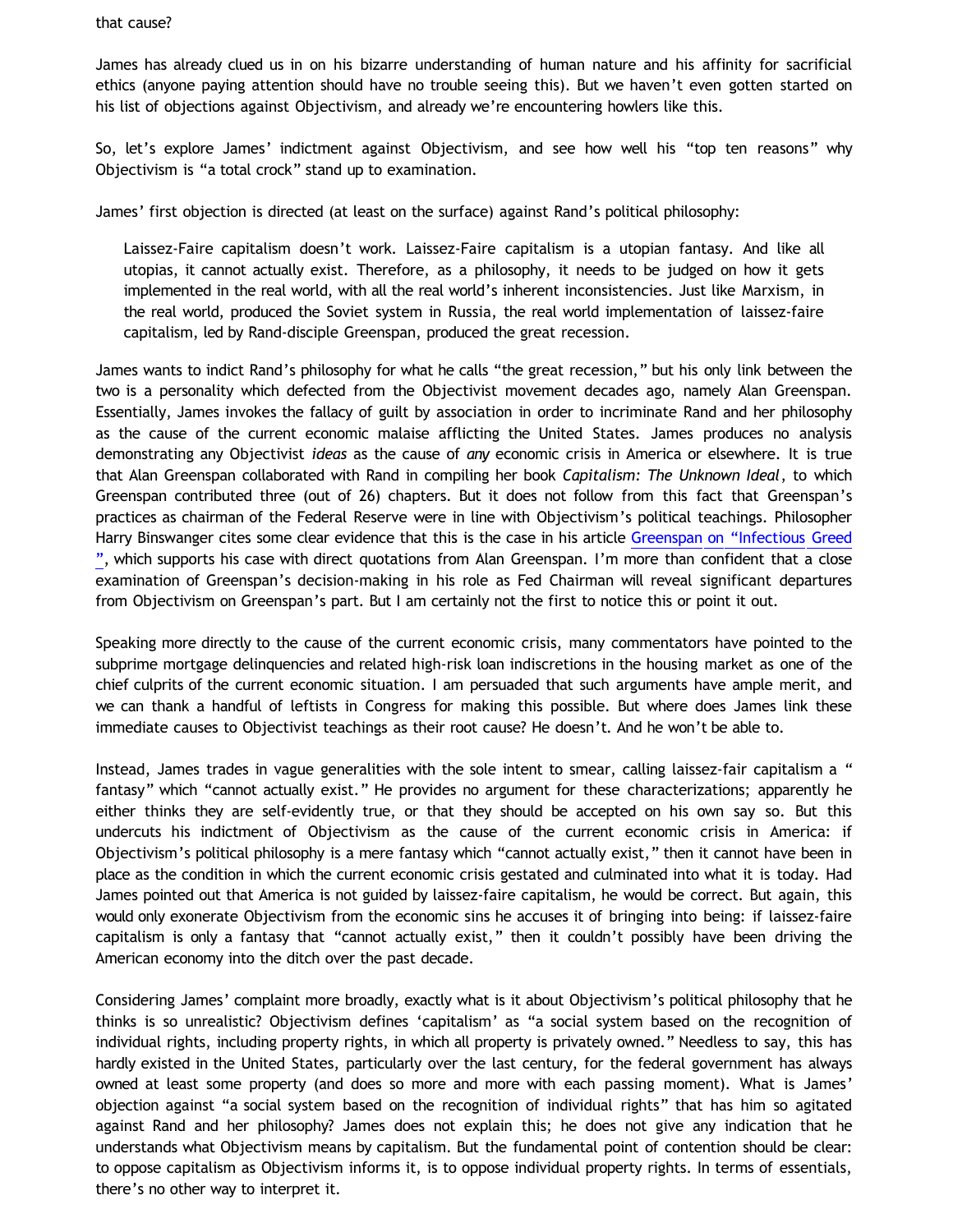James' second indictment against Objectivism states the following:

Reason has real-world limitations. While I'm all for valuing reason over superstition, the notion that one can use reason without emotion is science fiction. Maybe that works on the planet Vulcan, but human beings swim in a vast ocean of emotion. Emotion governs the "why" behind every exercise of reason, determining our choices of interest and intention. In the real world, people use reason as a way to buttress what their emotions desire.

Not only does James fail to quote Rand and thus establish the relevance of his objection to what Objectivism actually teaches, he also exhibits the tendency of equating what people do "in the real world" with what is philosophically proper. After all, since James is critiquing Objectivism as a philosophy, the concern here is the philosophical value of Objectivism's teachings. At least, that's what one might think given the task that James has set out to accomplish in his critique of Objectivism.

The problem for James is the fact that what people actually do "in the real world" is not a reliable indicator of what is true, false or philosophically viable. Nor does what people actually do in the real world have any bearing on whether or not Objectivism is true. "What people actually do" is a mixed bag, and includes everything from childrearing to running a business, from riding a bicycle to robbing a bank, from running a touchdown to participating in a riot. An individual might habitually make mistakes balancing his checkbook; but this is no sustainable implication against the validity of basic arithmetic. One would think that any adult, including Geoffrey James, could understand this.

Speaking more directly to James' objection, Objectivism nowhere denies the facts that man has emotions, that his emotions are real, that they color his experience and accompany his decision-making. Objectivism nowhere teaches that one should "reason without emotion," and James provides no citation which legitimizes this allegation against Objectivism. Rand's fundamental epistemological point regarding emotion is not that reason and emotion are inherently antagonistic to each other, but that emotion is not a substitute for his faculty of reason. Specifically, Rand wrote:

There is no necessary clash, no dichotomy between man's reason and his emotions—provided he observes their proper relationship. A rational man knows—or makes it a point to discover—the source of his emotions, the basic premises from which they come; if his premises are wrong, he corrects them. He never acts on emotions for which he cannot account, the meaning of which he does not understand. In appraising a situation, he knows why he reacts as he does and whether he is right. He has no inner conflicts, his mind and his emotions are integrated, his consciousness is in perfect harmony. His emotions are not his enemies, they are his means of enjoying life. But they are not his guide; the guide is his mind. This relationship cannot be reversed, however. If a man takes his emotions as the cause and his mind as their passive effect, if he is guided by his emotions and uses his mind only to rationalize or justify them somehow—*then* he is acting immorally, he is condemning himself to misery, failure, defeat, and he will achieve nothing but destruction—his own and that of others. ("*Playboy's* Interview with Ayn Rand," March 1964.)

James gives no indication that he understands these distinctions as part of Rand's understanding of emotions and their role in man's mental life, which makes me wonder just how familiar he is with his chosen subject matter. Where is he getting his understanding of Rand and her philosophy?

In his third complaint, James excoriated Rand's character:

Ayn Rand was a [sic] emotional nut case. Regardless of what you think of her philosophy and writing, Rand's personal life was a complete shambles. She became involved in an adulterous affair with a disciple (a "reasonable" decision on her part, of course), and then went all "old bat of out hell" when he made the "reasonable" decision to start boinking some younger woman. The resulting emotional pyrotechnics were a perfect example of the impotence of Objectivism as a life creed.

This is pure ad hominem. James is simply trying to smear Rand's philosophy because she allegedly had character flaws. This is clear because he is saying that her personal life was an example of Objectivism in action. Of course, any high school sophomore should be able to recognize that this doesn't follow.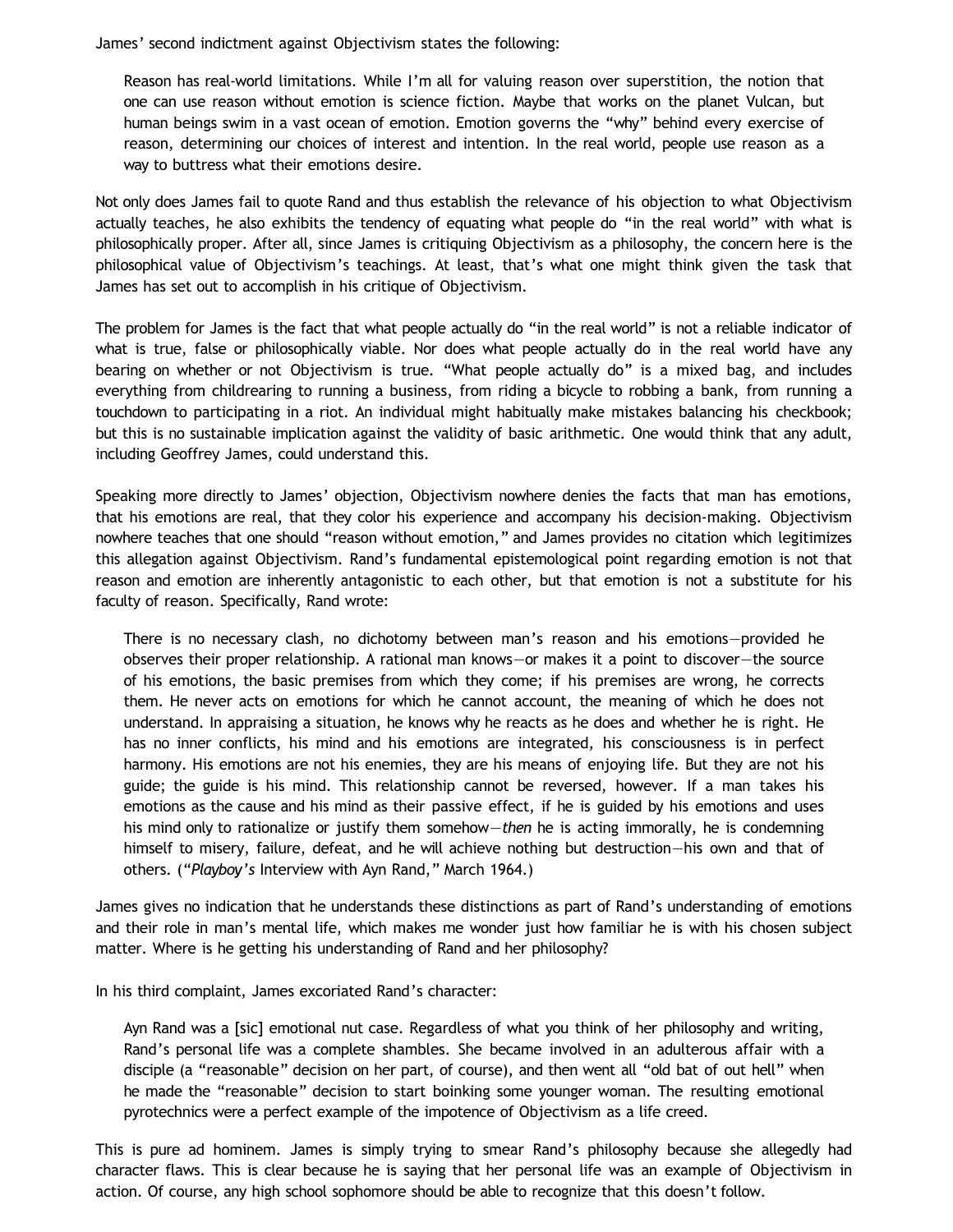Then again, if what James describes here actually happened as he describes it, what possible contention could he have against Rand? James just got through telling us that "emotions govern the 'why' behind every exercise of reason, determining our choices of interest and intention," and that "in the real world, people use reason to buttress what their emotions desire." Now he finds fault with Rand for allegedly doing precisely this. If what James says in his prior criticism is accepted as the guiding light, what justifies his calling Rand " a [sic] emotional nut case"? James' prior criticism of Rand's teachings (ever so threadbare as it is) is incompatible with his disparagement of Rand the person.

But is it truly the case that "Rand's personal life was a complete shambles"? I hardly think so. Rand's personal life was punctuated with heroic successes that most men in the West could hardly rival. Rand was born into a Jewish family living in Russia at the turn of the 20th century. Perhaps James is unfamiliar with the culture of pre-Soviet Russia, but having Jewish roots in Russia was not a precondition for success and celebrity. At a very young age Rand endured a traumatic event in which she believed she was going to be murdered, survived the communist revolution of the Soviets in the early 20th century, and emigrated to a foreign nation on her own with nothing more than the shirt on her back, leaving her entire family behind, most of whom she never saw again for the rest of her life. In spite of these tragic events which no doubt affected her life, she finished her degree at Petrograd State University, wrote screen plays for Hollywood films, published two best-selling novels in the United States, appeared as a witness before US Congress, and founded her own original philosophy which has influenced many individuals in the US and abroad. Rand was a successful novelist, businesswoman, public speaker and celebrity. She earned her every achievement, which, according to her philosophy, is the formula for genuine happiness, so it is hard to see how one could rightly call her "personal life… a complete shambles." Indeed, Rand's success was not the result of some lottery win, nor was she riding on a wave of "luck" given the "accident" of her birth. Rand was born a Jew in pre-Soviet Russia, endured the Communist Revolution in that nation, departed the land of her birth completely on her own, and created a successful life for herself in America often in the face of extreme opposition, such as is evidenced in the vitriol of her detractors, which persists to this day, long after her death.

As for Rand's extramarital indulgences, James seems to be judging this episode of her life through Judeo-Christian goggles. The stigma of "adultery" is not Objectivist in origin. Rand's affair with Nathaniel Branden needs no apologies since all parties to it, including Rand's own husband Frank O'Conner, openly consented to it. Rand did formally part ways with Branden some time after her affair with him had concluded, but her reasons for this cited Branden's dishonesty to her, not his "boinking" of some other woman. Regardless, Rand's personal life is neither here nor there when it comes to assessing the merits of her philosophy, just as Euclid's personal faults have no bearing on the validity of the geometry he developed.

James announces his next complaint:

Her philosophy is devoid of gratitude. While individualism has some value, Objectivism largely discounts the fact the every successful person stands on the shoulders of those who have come before. In addition, success always involves an element of luck, often consisting of having had the luck to be born into a rich family with plenty of connections. Success devoid of gratitude and the *noblesse oblige* to help others brings out the worst in people.

If there were any question that James were personally familiar with what Rand actually wrote on the issues he raises, that question should now be settled: *Clearly he is not!* Rand cited the only rational basis for gratitude when she offered the following observation:

We inherit the products of the thought of other men. We inherit the wheel. We make a cart. The cart becomes an automobile. The automobile becomes an airplane. But all through the process what we receive from others is only the end product of their thinking. The moving force is the creative faculty which takes this product as material, uses it and originates the next step. This creative faculty cannot be given or received, shared or borrowed. It belongs to single, individual men. That which it creates is the property of the creator. Men learn from one another. But all learning is only the exchange of material. No man can give another the capacity to think. Yet that capacity is our only means of survival. (*The Fountainhead*)

Here Rand explicitly acknowledges the effort and productiveness of those who came before us and achieved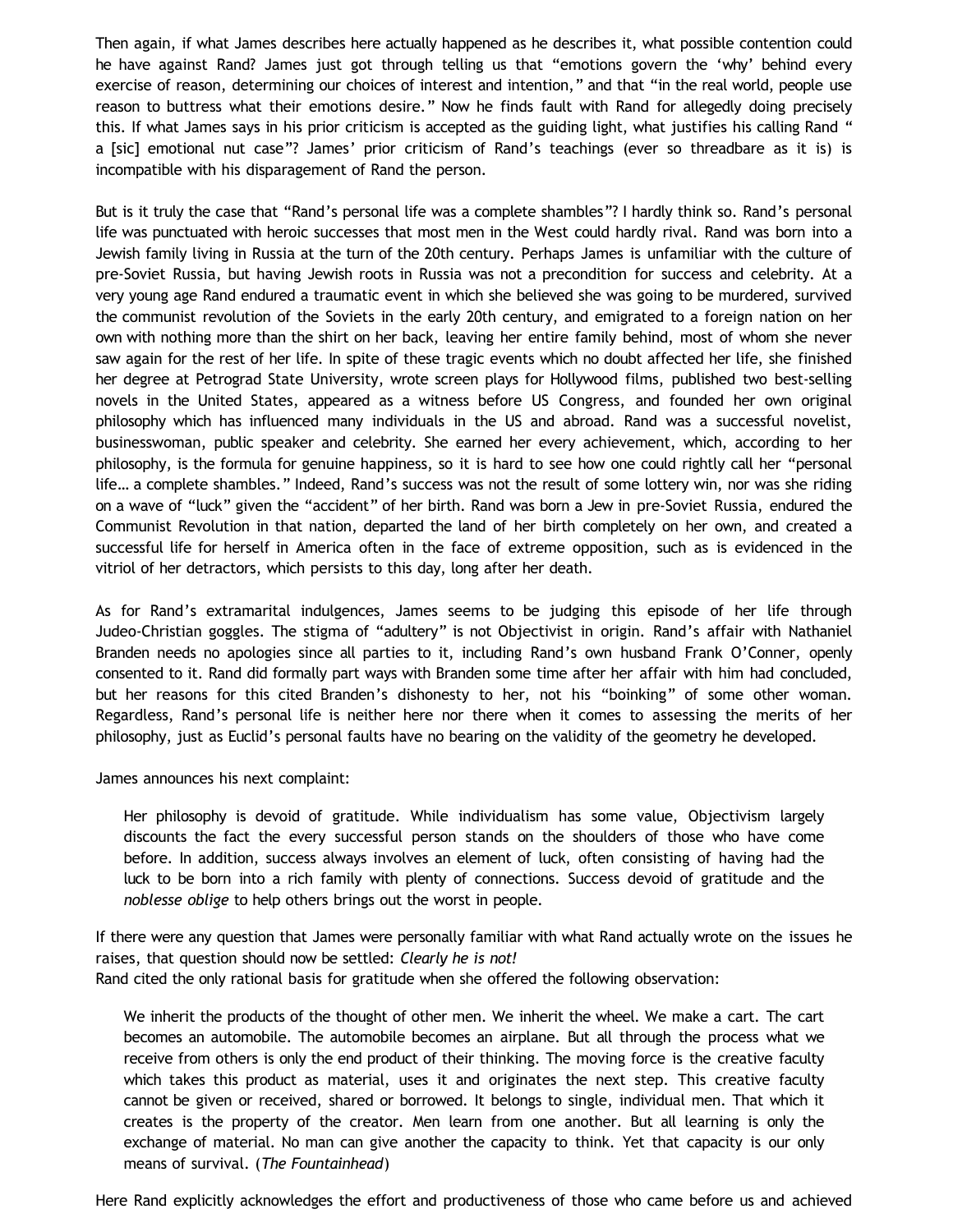values which we enjoy and build on today. In this passage Rand eloquently acknowledges both the contributions of those who came before us as well as the responsibility we have as individuals to make the choice to think for ourselves. I can only suppose that James is unaware of the sentiment Rand expresses here, even though she voiced similar thoughts elsewhere as well. Observe:

Just as a man's actions are preceded and determined by some form of idea in his mind, so a society's existential conditions are preceded and determined by the ascendancy of a certain philosophy among those whose job is to deal with ideas. The events of any given period of history are the result of the thinking of the preceding period. The nineteenth century—with its political freedom, science, industry, business, trade, all the necessary conditions of material progress—was the result and the last achievement of the intellectual power released by the Renaissance. The men engaged in those activities were still riding on the remnants of an Aristotelian influence in philosophy, particularly on an Aristotelian epistemology (more implicitly than explicitly). ("For the New Intellectual," *For the New Intellectual*, 28.)

## Elsewhere Rand wrote:

Have you ever looked for the root of production? Take a look at an electric generator and dare tell yourself that it was created by the muscular effort of unthinking brutes. Try to grow a seed of wheat without the knowledge left to you by men who had to discover it for the first time. (*Atlas Shrugged*)

Given statements like these and others which Rand published in her writings, what gives James the impression that "Objectivism largely discounts the fact the every successful person stands on the shoulders of those who have come before"? Does James show us where Rand supposedly did this, in spite of the statements which I have reproduced here? No, he doesn't. Like so many of Rand's detractors, James simply maligns her views without bothering to check the facts, perhaps hoping no one will notice.

James' own words clearly indicate that success is the result of "luck," comparable to a lottery win. How else are we to interpret his claim that "success always involves an element of luck, often consisting of having had the luck to be born into a rich family with plenty of connections"? Many successful people could arguably be said not to have had "luck" on their side, let alone the supposed advantage of being "born into a rich family with plenty of connections," but *chose* to pursue their ambitions in spite of the odds against them. Being born into a wealthy family in no way ensures a person's success; in fact, it often works against their potential by undermining their motivation to endure the struggle which success so often requires. A son or daughter born into a wealthy family can easily think he doesn't need to pursue success if he's already enjoying the fruits of someone else's success. Thomas Edison, for instance, was not born into wealth, nor did he achieve success as a result of winning some lottery. He relied on his own mind and effort and took entrepreneurial risks to achieve his ideals. Countless other stories could be told. My own father was born in Dustbowl Kansas and, having abandoned school at the fourth grade, eventually became a very successful business-owner. James' view of success clearly discounts the wise choices, effort and dedication that informs genuinely successful ventures by attributing success to "luck" and lottery wins. Why is that okay, but Rand's alleged ingratitude (which is a complete mischaracterization of her views) isn't? James does not explain this, for he has not rationally considered the issues involved, nor has he adequately familiarized himself with what Objectivism actually has to say on these matters.

Part and parcel with James' view of success as the result of luck and raffle drawings, is his view that success bestows upon those who achieve it the obligation to sacrifice themselves, to who knows what extent, for the benefit of anonymous "others" who need not earn the favors which James believes the successful allegedly owe them. No doubt, these same "others" who James thinks should reap the rewards of the efforts of successful individuals, often hold those who succeed in contempt as an expression of their own seething envy. After all, they weren't the winners of life's lottery, and Lady Luck hasn't graciously touched their lives with the gratuitous bounty that the successful must be enjoying given the specifics of their accidental birth, so there's a metaphysical luck of the draw which divides the haves from the have-nots. We see this to unending degrees today as the growing moocher class is being systematically cultivated and coddled by elected officials and bureaucrats, all to the destruction of those who have produced wealth, like parasites scavenging on living carcasses. James must be very pleased with the present administration, unless of course he thinks the handouts aren't "generous" enough.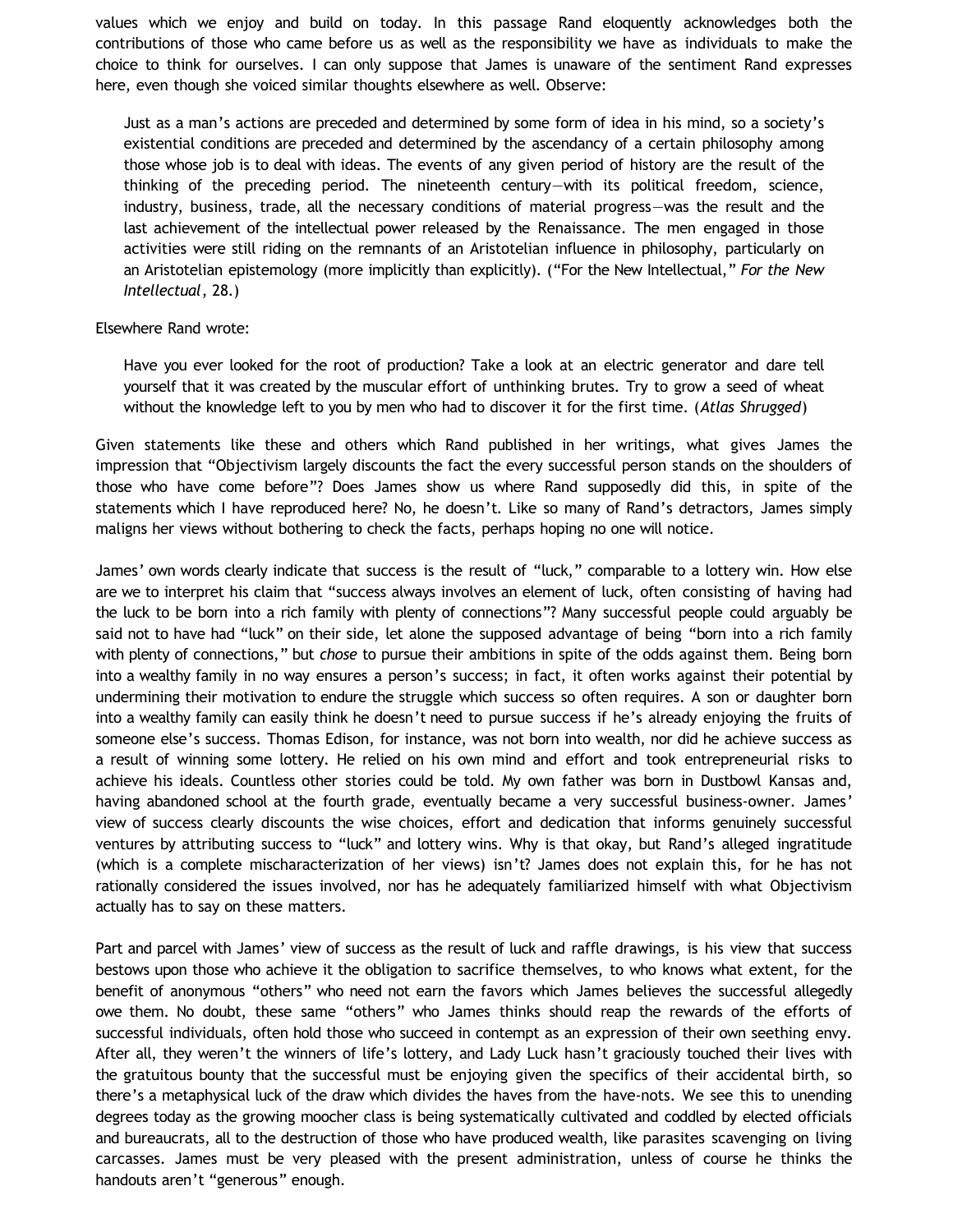If James were truly concerned about people showing gratitude, why doesn't he focus on those who have been subsisting on the wealth confiscated from those who have produced it? If he trains his sights on this portion of the population, which is growing by the hour, he'll find a boiling hotbed of ingrates. I wouldn't be surprised if James numbers among them.

Wading more toward the fundamentals of Objectivist philosophy, James writes:

Reality is NOT an objective absolute. There's no way to tell whether reality is objective or not because it can only be perceived subjectively. While it could be argued that the consensus of multiple subjective realities equals objective reality, the exact same logic would also assign objective reality to Jung's archetypes, which appear inside every human being's dreams. In any case, measuring something changes the thing measured, so simply perceiving "reality" changes the nature of reality. Therefore, so it can't be absolute.

Does James have even the slightest inkling of what Rand meant by the concept 'objectivity'? The congenital sloppiness of his entire paragraph here resoundingly indicates that he does not, or that he simply doesn't care. First of all, what does James mean by his claim that reality "can only be perceived *subjectively*"? What does it mean to perceive something "subjectively"? On Rand's account, perception is in fact objective just as reality is: perception is a biological process, just as blood circulation, respiration and digestion are. To perceive something "subjectively" could only be an instance of perceiving something that does not actually exist because someone *wants* to perceive it. But the senses do not behave in this manner. We perceive things regardless of any subjective intentions we may be experiencing. When I perceive a tree in my neighbor 's yard dropping leaves all over mine, it's not because I want that tree to be there and the leaves to be littering my property, but because the tree in fact exists and it's shedding its leaves, as typically happens this time of year. On James' view, one could not know this is truly happening because "it can only be perceived subjectively."

When Rand states that reality is "objective," what she means is that existence exists independent of consciousness, that is: that things are what they are independent of anyone's feelings, preferences, dislikes, frustrations, ignorance, commands, temper tantrums, etc. Rand certainly was not trying to make the case that "the consensus of multiple subjective realities equals objective reality," nor was she consigning reality qua objective to background settings of everyone's *dreaming*!

Furthermore, James is mistaken in drawing the inference that "simply perceiving 'reality' changes the nature of reality" because "measuring something changes the thing measured." Perception and measurement are two different things, but James' inference here trades on equating the two and granting both the power to rearrange the identity of objects. James provides no justification for this move, even seems oblivious to the fact that he is making it, and apparently expects his readers to accept its result unquestioningly. Besides, why suppose that "measuring something changes the thing measured"? If I measure my daughter's height and find that she is 34.5" tall, in what way have I changed her? How does James know that any change in my daughter' s nature has occurred as a result of measuring her height? Perhaps he thinks it's just a commonly accepted truism that this is the case. I suggest he give the matter some deeper thought.

James then attacks a leading character in one of Rand's bestselling novels:

Howard Roark was a lousy architect. If Roark (the hero of Rand's book *The Fountainhead*) wanted his "vision" to be his alone, he had no business getting other people to bankroll it. Instead, he should have done something like the Watts Towers, where he'd be responsible for every part of the project, including its construction. Large scale architecture is a collaborative venture that involves satisfying the desires and needs of the client. Good architects are expert at managing client expectations and working through creative differences.

James announces that Rand's character Howard Roark "was a lousy architect," but offers no reasons for supposing any of the buildings he designed were structurally unsound in any way. At best, James seems to be making the case that Roark was a poor businessman and suggests that would have been more successful not only as the designer of buildings, but also their financier, construction crew, general contractor, etc. In other words, Roark is faulted for having customers! And more, he is faulted for customers who sought him out for his visionary originality at his craft. Even in Rand's novel, Roark is hired by rags-to-riches tycoon Roger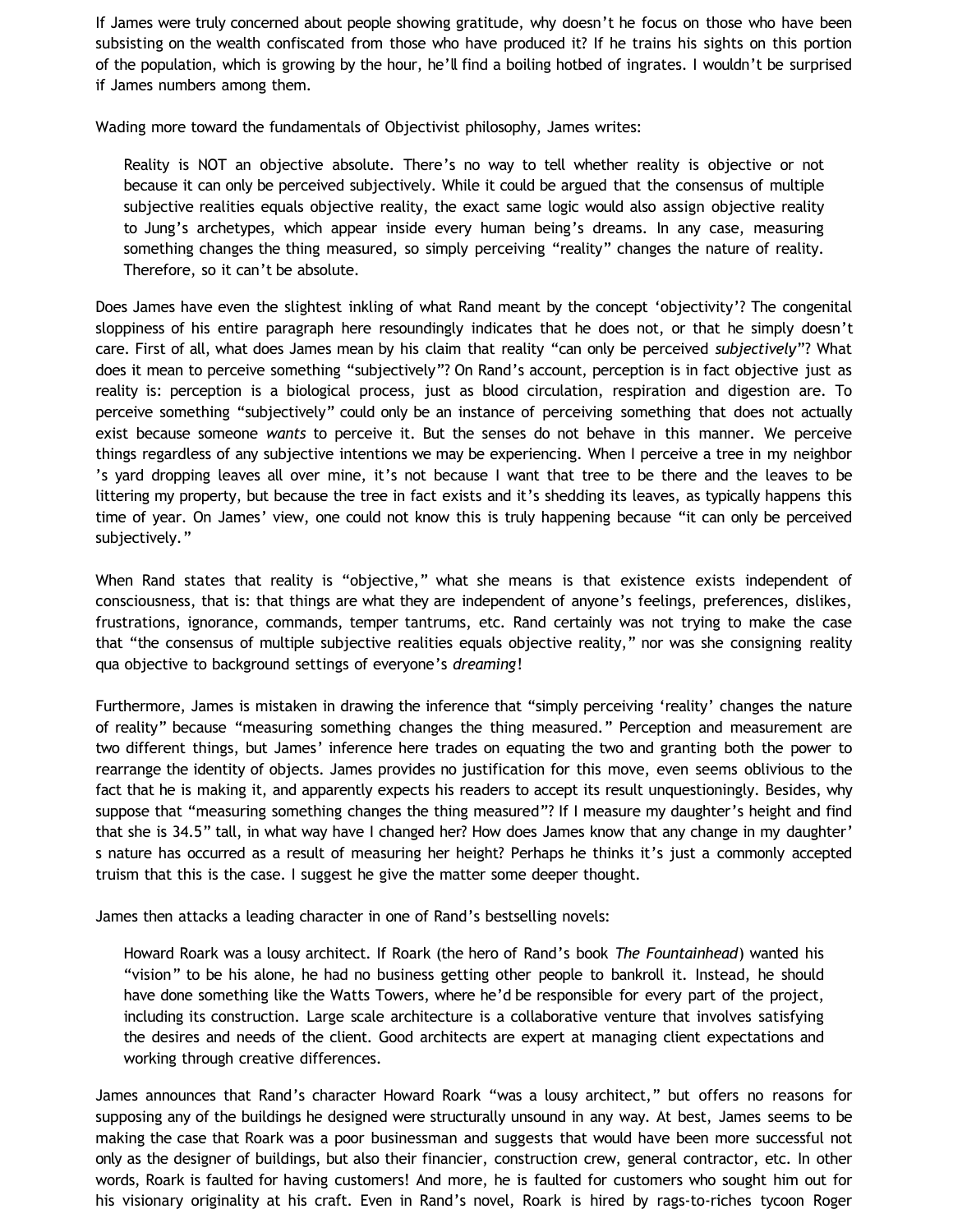Enright to build a tall skyscraper, allowing Roark to design it according to his ideals. This was the kind of customer that Roark wanted, and got. But James apparently finds the uncompromising pursuit of one's ideals in his business transactions unsettling. Perhaps he believes that Frank Lloyd Wright also should not have had any customers, or that he should have built only outhouses. I suspect Peter Keating would prefer a world populated by Geoffrey Jameses.

James then switches gears back to Rand's philosophy. He writes:

Facts do NOT trump feelings, wishes, hopes, and fears. As any sales professional knows, when dealing with human beings, facts ALWAYS run a distant fifth. That's particularly true when dealing with people who are operating under the fantasy that their decisions are based upon "fact." Emotion trumps reason every time, and nobody is easier to influence emotionally than those who are so unaware of that their emotions that they think they're making "reasonable" decisions.

In response to everything James writes here, the obvious question to ask is, "Is that a fact?" The comic irony of James' statements in conjunction with each other is indeed ripe. He says that people who base their decisions on facts are "operating under [a] fantasy," and yet has chosen to point out that "when dealing with human beings, facts ALWAYS run a distant fifth," apparently because he thinks that's a fact! Well, I can say one thing for sure here, I am not operating under the fantasy that James is making any judgments on the basis of facts. But it would be naïve to project his deficiency on everyone else, which is what he's apparently doing.

James' view of salesmen's customers is quite pitiful and condescending. According to James, customers are never guided primarily by facts, but are instead guided by emotion which "trumps reason every time," even when they think (so deluded they are) that they are basing their decisions on facts. James would have us believe that this is common knowledge among salesmen. I can only suppose that James is projecting here (again), perhaps both in the perspective of the salesman as well as his customers. I worked in sales for over five years, and I don't think I ever had one customer who bought from me based on his fleeting emotions. My customers were as shrewd as I was as a salesman, and they insisted on full disclosure of my product's specifications, by pricing, payment terms, ability to make delivery in the specified time, etc. They wanted the facts, and I happily disclosed them. After all, my customers were paying hundreds of thousands of dollars for my product, so there was a lot on the line. Business ventures of this sort are not mere flights of fancy as James supposes.

But speaking to the point more broadly, the Objectivist view pertinent to James' remarks is that one's feelings, wishes, hopes and fears do not alter facts, for facts do not conform to man's conscious activity. Take for example the fact that New York City is located on the eastern seaboard of the United States. Suppose this fact makes me depressed, that I wish New York City were located along the Mississippi River, that I hope one day it moves a thousand miles to the west, and that I fear New York City really is on the west coast and no one realizes it. According to James, since "facts ALWAYS run a distant fifth" and "emotion trumps reason every time," he must think that New York City will conform to whatever I feel, wish, hope and fear. Needless to say, this is absurd. But so is any position which is motivated by the desire to subordinate facts and reason to emotion.

Moreover, Objectivism recognizes the fact that emotions are not a means of knowledge. Our feelings do not tell us what is true or false, what actions to take, or why one should take any particular course of action over another. As I pointed out above, Rand observed that "there is no necessary clash, no dichotomy between man 's reason and his emotions—provided he observes their proper relationship," since both reason and emotion have vital roles in man's life. Emotions are a response to new knowledge given its implications to one's values. But they are not a means of validating knowledge claims, nor are they a substitute for proper inferential method.

James then turns his attention to man and his purpose:

Every man does NOT exist for his own sake. While Rand believed that pursuit of one's own rational self-interest and one's own happiness is his life's moral purpose, the scientific fact is that man evolved as a communal creature, with bonds of family and community being tightly tied to health, happiness, longevity, and pretty much everything that makes life pleasurable. Objectivism thus runs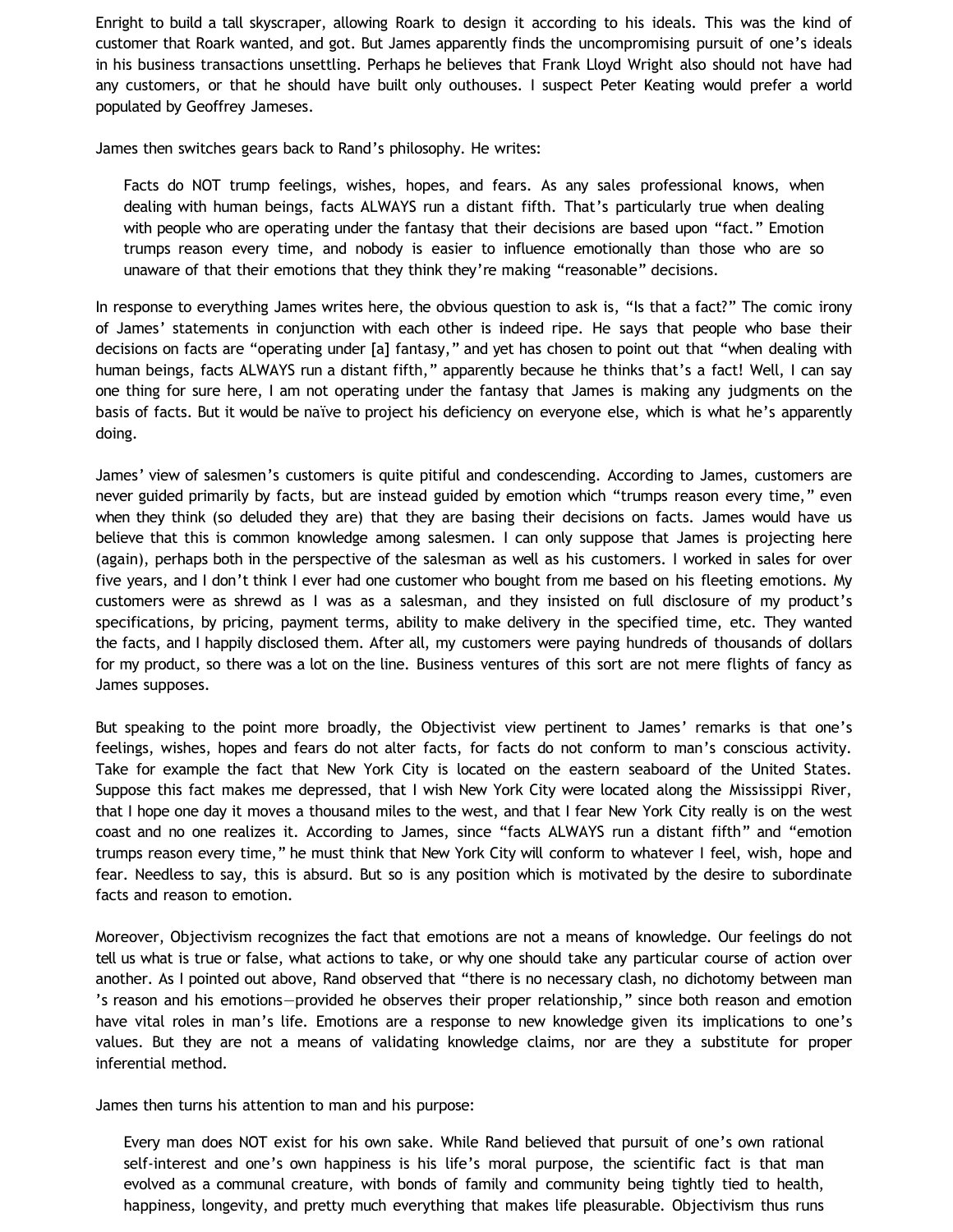counter to demonstrable scientific fact.

Whether he realizes it or not, James is bifurcating in order to set the stage for altruism as man's ethical norm, and some form of collectivism as his political destiny. Rand's view that man *has the right* to exist for his own sake (which is the view which she affirmed and defended) in no way denies man's capacity for social relationships. Indeed, it is because man has this capacity that the concept of rights has application in his life in the first place. A man stranded all alone on a desert island need not worry about rights in a social context, since there's no one else to bump into, no one else who could violate his rights. Moreover, in such a situation, he would have no one to whom he could sacrifice himself. It is when men interact with each other in social relationships that the concept of rights finds its importance. Some thinkers throughout history have, whether intentionally or otherwise, undermined the very notion that man has any rights at all. Others who have presented themselves as champions of rights have done even worse harm because they fail to understand the issue in terms of philosophic essentials.

Also, Rand never denied man's capacity to find happiness in a family context or in community activities. Nor did she deny any man's right to seek happiness in such quadrants. Rand conceived of happiness as a reward for productive effort, as "that state of consciousness which proceeds from the achievement of one's values" ("The Objectivist Ethics," *The Virtue of Selfishness*, p. 28). Free individuals are able to seek this reward in the context of the effort they put into their families or community involvement. So it is unclear exactly what James' objection is here, especially when he cites "bonds of family and community" as "being tightly tied to health, happiness, longevity, and pretty much everything that makes life pleasurable," i.e., what the individual wants *for himself*. Even in James' conception of happiness (which he ultimately ties to what " makes life pleasurable"), man is really the primary beneficiary of his livelihood.

As for James' claim that it is a "scientific fact" that "man evolved as a communal creature," I don't know what sources he might cite for this (I'm sure he'd be able to find some, science these days being filled with a lot of nonsense at every turn). But it seems that the primary scientific fact in play here is that man has evolved as a biological organism with the capacity to reason, regardless (and often in spite) of his social surroundings. Man's capacity to reason is his most fundamentally distinctive attribute, while capacity for social interaction is something man shares with dogs, cats, pigs, honeybees, ants, sheep, etc. Perhaps James means to eclipse man's capacity to reason by characterizing him primarily as a "communal creature" because he doesn't grasp what distinguishes man from these latter categories. Too bad.

Now consider this: James says that man is "a communal creature," meaning he has an inherently social nature, and yet he has to be born into a certain family with wealth in order to have advantageous social connections? If man has an inherently social nature, why couldn't a person who wasn't born into wealth develop advantageous social connections? After all, everyone's nature is inherently social, or "communal," right? James cannot even integrate his own view on things.

Next, James attacks those who simply read Ayn Rand's writings: Reading Rand creates instant jackasses. Anyone who's been subjected to a friend who suddenly "discovers" Rand knows that reading her works causes people to act like selfish idiots. They combine a patina of "reason" over a self-righteous justification of whatever their "id" happens to want at the time and then insist that they're just pursuing their own self-interest. They also become incredibly boring, about on the level of a newly converted Scientologist.

To be honest, Geoffrey James comes across as a jackass, though it's pretty clear that he hasn't read Rand (look how much he's gotten wrong in just the previous eight points!). So while I cannot say whether or not James is consistently a jackass, or only when he gets onto the topic of rational philosophy and its champions, it's clear that one need not read Rand in order to be a jackass.

Now James assures us that whenever "a friend… suddenly 'discovers' Rand," that friend will begin to act like a "selfish idiot." James does not indicate whether or not he is talking from personal experience here, but given the level of understanding he has demonstrated thus far (and we're almost at the end of his list), " selfish idiot" seems to represent a rise in rank from where James himself is sitting.

What's notable in James' complaint here is that the indicators he identifies do not in any way suggest that the "convert" to Objectivism whom he has in mind has actually grasped or properly practices what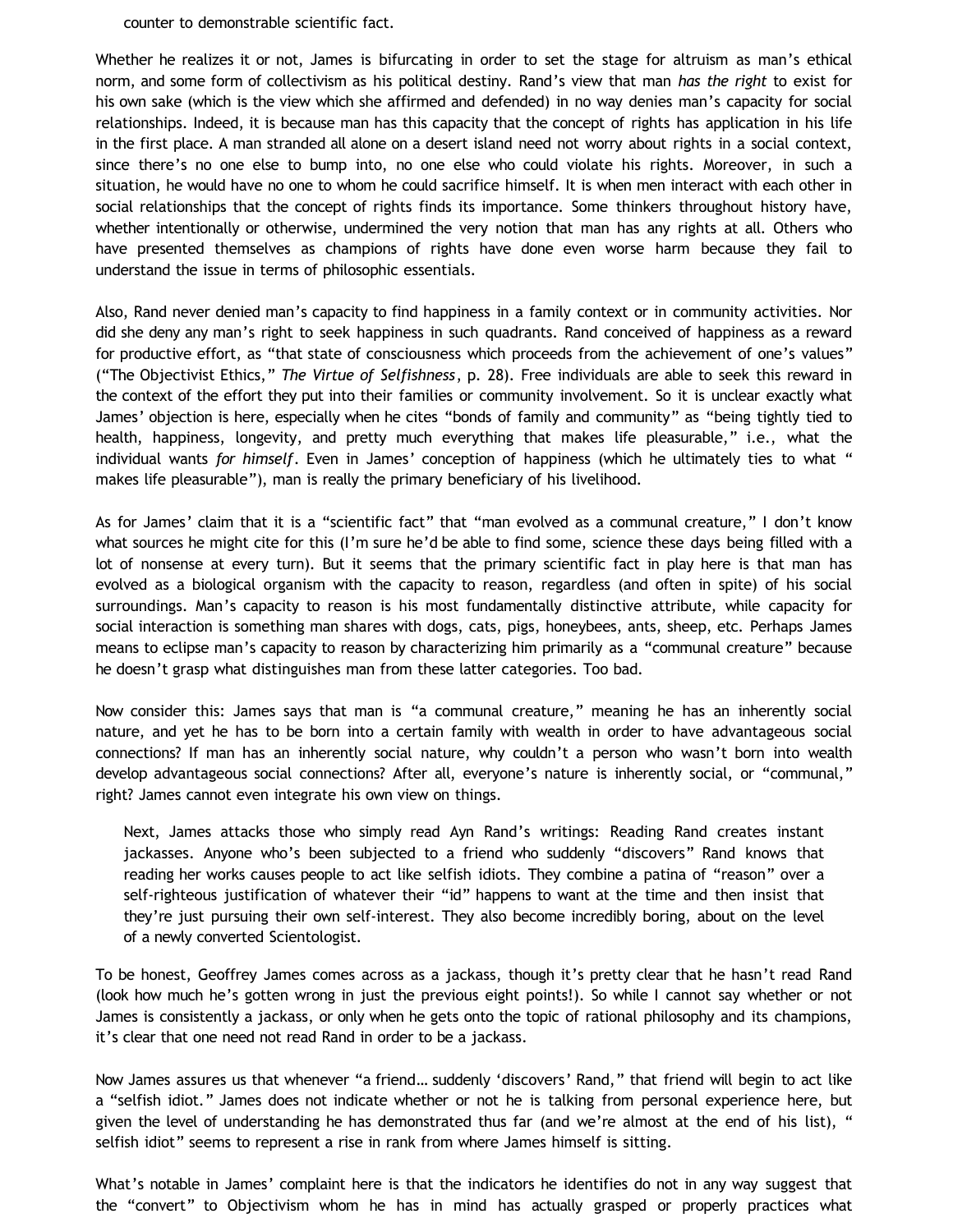Objectivism teaches. Objectivism did not invent selfishness, nor is it easily grasped by idiots – just observe how hard a time James has had in understanding even its more basic principles. Additionally, Objectivism advocates *rational* selfishness, not the overtly *irrational* selfishness which James has allegedly observed in unnamed newcomers to Objectivism. James exhibits not even a modicum of charity in his evaluation of the situation, for not only does he not critically take into account what Objectivism actually teaches, he also fails to take into account that newcomers to a comprehensive system are unlikely to be that system's best representatives. Couple these intellectual infractions with James' unexamined penchant for granting to Rand' s writings the magical power of transforming otherwise normal people into "instant jackasses" on their first reading, and we have on display before us a spectacle of unabashed irrationality for all to see (and hopefully avoid).

Besides, if someone acts like a jackass, so what? Why does Geoffrey James care? Everyone, including but by no means restricted exclusively to Objectivists, has the capacity to be a jackass from time to time. Objectivists do not lose their identity as human beings when they adopt the Objectivist philosophy. What James is really trying to say, however, is that Rand's writings have the effect of turning adherents into jackasses. But even James' own anecdotal report, if in fact he has actually had a friend who "suddenly discovered" Rand's philosophy, is hardly sufficient to justify such a sweeping generalization. Human beings are not robots, and nothing has the power to evoke the same behavioral effect on everyone in the manner that James has suggested regarding Objectivism. James just doesn't like Rand. Why doesn't he simply state this plainly instead of trying to fault others?

One final point, which should be obvious to any honest thinker, is that the particular behavior of a person does not necessarily invalidate the views he espouses. If a geometry teacher acts like a jackass, does his behavior invalidate geometry as a science? James needs to show a causal relationship between Rand's writings and the behavior he attributes to enthusiasts of Rand's writings. He hasn't done this.

Lastly, true to his leftist stance, James displays his contempt for business leaders:

Rand is the CEOs' favorite philosopher. Most CEOs already have CEO disease, which the medical profession defines as "the enlargement of the sphincter so that it covers the entire body, creating an overwhelming itch that can only be calmed by the frequent osculation of underlings." Let's face it: if there was ever an human ilk who don't need a philosophy that drives them to be even more selfish, it 's the overpaid and overpampered CEOs of the world.

James comes across as one who's deeply afflicted with contempt for those who are successful in life. Why does how much a CEO makes even matter to James? Does James worry that CEO's have not earned their wealth? How could this bother him, especially if he prefers the political model in which wealth is confiscated from those who produce it and subsequently redistributed to those who have not earned it? If James thinks people should enjoy the unearned, and believes that CEOs have not earned the wealth they enjoy, he should be consistent with his own premises and be happy with the situation. But clearly he's not happy with the situation. What is probably the case is that James resents those who earn wealth and dispose with it as they choose. This is called the right to property. Perhaps James would like to abolish it.

James seems to think CEOs are all big fans of Ayn Rand. If only that were the case! By and large, prominent business leaders today demonstrate little if anything in common with the ideals advanced by Objectivism. In fact, a growing number have their hand out for government distributions and bailout funds, becoming more like wards of the state than independent businessmen as the federal amoeba ingests their means of production. But the incestuous relationships that have developed between some businesses and governments did not necessarily arise as a result of private enterprise initiative. Whether they are banks, automobile manufacturers, energy producers, medical service providers, commodity traders, etc., today's businessmen have been regulated beyond recognition. The preponderance of leftist propaganda in media outlets has only increased pressures on businesses to continue conforming to this trend. How often do you see a company advertisement promoting itself because of its "environmentally friendly" so that it can appease the "public" concern for "green" causes?

James needs to realize that simply being a CEO, does not make a person an Objectivist. It does not even indicate that he's at all familiar with Objectivism. I have known several CEOs myself, and I've yet to meet